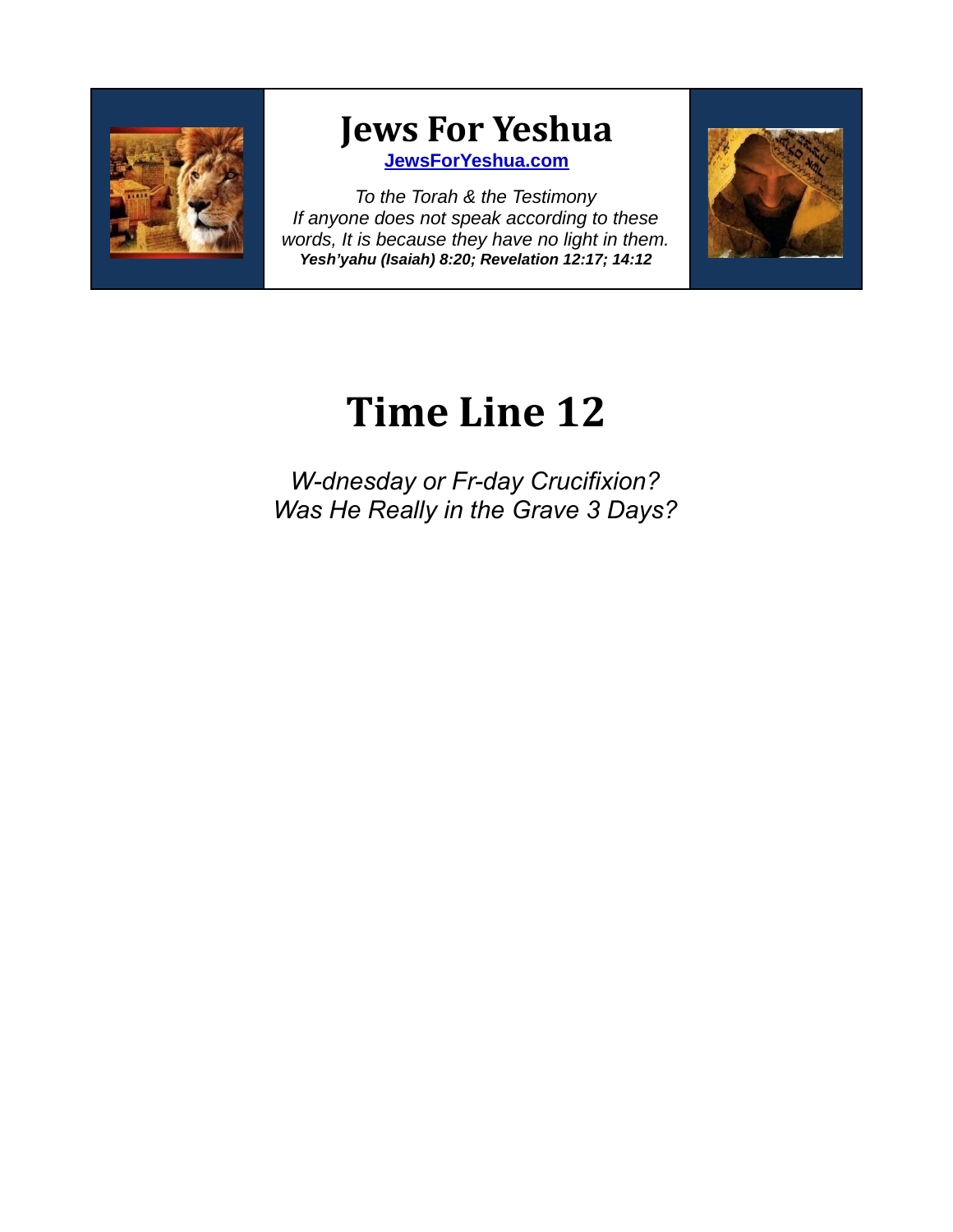## **Time Line 12**

## **W-dnesday or Friday Crucifixion, Was He Really in the Grave 3 Days?**

(*Keyed to Time Line 1, Line 47; and Time Line 4*)

The question has arisen at a Pesach concerning whether our Savior died Fr-day afternoon and Resurrected S-nday morning or not. It is actually not a new debate, but it is an odd debate in that the evidence is very clear which day it was, once it is properly sorted.

The difficulty is that many people are not trained in sorting evidence, and so have a tendency to gravitate towards one set of facts in support of a position, while ignoring or discarding facts that go contrary to that position. But concerning the Scriptures, we are dealing with the Word of the Eternal One, which is true, and so the objective is not to pick some Scriptures while ignoring or discarding others, but to find the position that harmonizes all of the Scriptures related to the topic at hand.

In the case of the Gospel records we have 3 compilations of eye witness testimony between Matthew, Mark, and John, and one compilation of investigative testimony gained from testimonies gleaned through interviews conducted by Luke.

The testimonies of true witnesses by nature always agree concerning a common thread of events or thought, and vary on the details depending on where they were located at the time of the events, how well they remembered the details, what details at the time seemed important to remember from that person's perspective, and so on.

In the current discussion, we have our Savior Yeshua saying He would be in the heart of the earth for "3 nights and 3 days"; **Mattit'yahu (Matthew) 12:40**. Later He states that "after" 3 days He would arise; **Mark 8:31**. Then there is a statement by a  $3<sup>rd</sup>$  party witness who remembered His statement about being resurrected "after" 3 days; **Mattit'yahu (Matthew) 27:63**. In all of the other accounts it is stated that He would arise not "after" 3 days, but "on" the 3rd day; **Mattit'yahu (Matthew) 16:21; Mark 10:34; Luke 18:33**.

Seemingly contradictory on the surface, but easily resolved by recognizing that the "3 nights and 3 days" and "after 3 days" statements were given in the context of Hebrew time (dusk to dusk/Night-day, night day) and that the statements of rising "on" the  $3<sup>rd</sup>$  day were given in context of Roman time (midnight to midnight). Chart 1 is provided to help visualize how these differing statements fall on the days of the week.

*SEE NEXT PAGE...*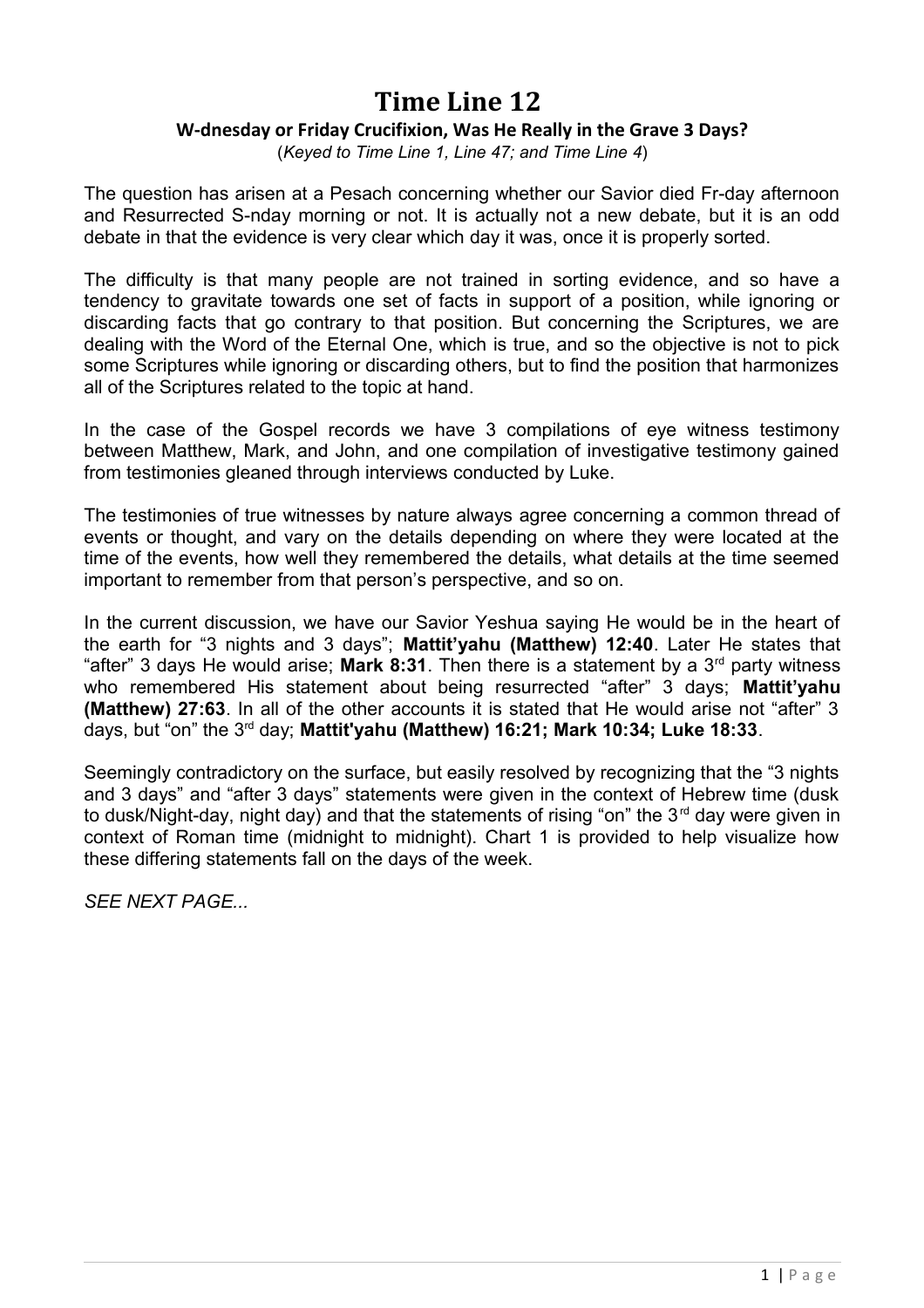| <b>Chart 1</b>                                                                                                                          |                             |  |                                           |         |  |                           |         |                    |                                                                                          |  |                                                                           |                                                                                                                |  |  |                                                                                                       |  |  |
|-----------------------------------------------------------------------------------------------------------------------------------------|-----------------------------|--|-------------------------------------------|---------|--|---------------------------|---------|--------------------|------------------------------------------------------------------------------------------|--|---------------------------------------------------------------------------|----------------------------------------------------------------------------------------------------------------|--|--|-------------------------------------------------------------------------------------------------------|--|--|
|                                                                                                                                         | <b>Pesach</b><br>(The 14th) |  |                                           |         |  | Hebrew Day 1 Hebrew Day 2 |         |                    | <b>Hebrew Day 3</b><br><b>Resurrection</b><br>"After"<br><b>3rd Hebrew</b><br><b>Day</b> |  |                                                                           | <b>Hebrew Day 4</b><br><b>Ascension</b><br>during daytime<br>portion of 4th<br><b>Hebrew Day</b><br>(a S-nday) |  |  |                                                                                                       |  |  |
|                                                                                                                                         |                             |  |                                           |         |  |                           |         |                    |                                                                                          |  |                                                                           |                                                                                                                |  |  |                                                                                                       |  |  |
| <b>Hebrew Time</b><br>(After 3 nights<br>and 3 days)<br>Mt. 12:40,<br>Mt.27:63;<br>Mk. 8:31<br>$\rightarrow$<br><b>Dusk to Dusk</b>     |                             |  | <b>Died</b><br>$\approx$ 3 pm             | Night 1 |  | Day 1                     | Night 2 |                    | Day $2$ Night 3                                                                          |  |                                                                           | Day 3                                                                                                          |  |  | Ascension                                                                                             |  |  |
| <b>Roman Time</b><br>(On 3 <sup>rd</sup> day)<br>Mt. 16:21<br>Mk. 10:34<br>Lk. 18:33<br>$\rightarrow$<br><b>Midnight</b><br>to Midnight |                             |  | Died in<br>Afternoon, in<br>tomb by night |         |  | <b>Roman Day 1</b>        |         | <b>Roman Day 2</b> |                                                                                          |  | <b>Roman Day 3</b><br><b>Resurrection</b><br>"On"<br><b>3rd Roman Day</b> |                                                                                                                |  |  | <b>Roman Day 4</b><br><b>Ascension</b><br>during daytime<br>portion of 4th<br>Roman Day<br>(a S-nday) |  |  |
| Original Edition 4/25/2014, Current Edition 7/13/2021 Jews for Yeshua Ministry                                                          |                             |  |                                           |         |  |                           |         |                    |                                                                                          |  |                                                                           |                                                                                                                |  |  |                                                                                                       |  |  |

**Yehochanan (John) 20:1** states that when Miriam (Mary) arrived at the tomb on the 1<sup>st</sup> day of the week "it was still dark". This indicates that our Savior arose from the grave sometime at night, "before" sunrise S-nday.

To further narrow down the frame of time for His resurrection, by arising on the "3<sup>rd</sup> Roman" Day", His resurrection likewise would have occurred prior to midnight, which in turn narrows the time of His resurrection down to sometime *before midnight* S-turday. And because this  $3<sup>rd</sup>$  Roman day was after completion of the  $3<sup>rd</sup>$  Hebrew day, His resurrection is further narrowed down to sometime *after sunset* Sat-rday.

If we count backwards from here to determine the first night He was placed in the tomb, we end up at W-dnesday night for His first night in the tomb.

Here is a second chart below showing this from a simplified perspective on how the Hebrew time frame (after 3 days) and Roman time frame (on the  $3<sup>rd</sup>$  day) both end on Sat-rday night (after sunset and before midnight).

| <b>Chart 2</b>                                                                                                                                                                                                      |                                                                                                                                                                                          |  |  |  |  |  |  |  |  |  |
|---------------------------------------------------------------------------------------------------------------------------------------------------------------------------------------------------------------------|------------------------------------------------------------------------------------------------------------------------------------------------------------------------------------------|--|--|--|--|--|--|--|--|--|
| <b>Hebrew Time</b>                                                                                                                                                                                                  | <b>Roman Time</b>                                                                                                                                                                        |  |  |  |  |  |  |  |  |  |
| (After 3 days)                                                                                                                                                                                                      | (On the $3^{rd}$ day)                                                                                                                                                                    |  |  |  |  |  |  |  |  |  |
| Mt.12:40, 27:63; Mk.8:31                                                                                                                                                                                            | Mt. 16:21; Mk. 10:34; Lk. 18:33                                                                                                                                                          |  |  |  |  |  |  |  |  |  |
| W-dnesday dusk to Th-rsday dusk (night and day 1)<br>Th-rsday dusk to Fr-day dusk (night and day 2)<br>Fr-day dusk to Sat-rday dusk (night and day 3)<br>"After" the $3^{rd}$ night & day - lands on Sat-rday night | W-dnesday midnight to Th-rsday midnight<br>Th-rsday midnight to Fr-day midnight<br>Fr-day midnight to Sat-rday midnight.<br>"On" the 3 <sup>rd</sup> Roman day - lands on Sat-rday night |  |  |  |  |  |  |  |  |  |
| Result? Both times reflected in our Savior's words end the same night - Sat-rday night before midnight.<br>With this, the Scriptures are harmonized.                                                                |                                                                                                                                                                                          |  |  |  |  |  |  |  |  |  |
| Original Edition 4/25/2014, Current Edition 7/13/2021 Jews for Yeshua Ministry                                                                                                                                      |                                                                                                                                                                                          |  |  |  |  |  |  |  |  |  |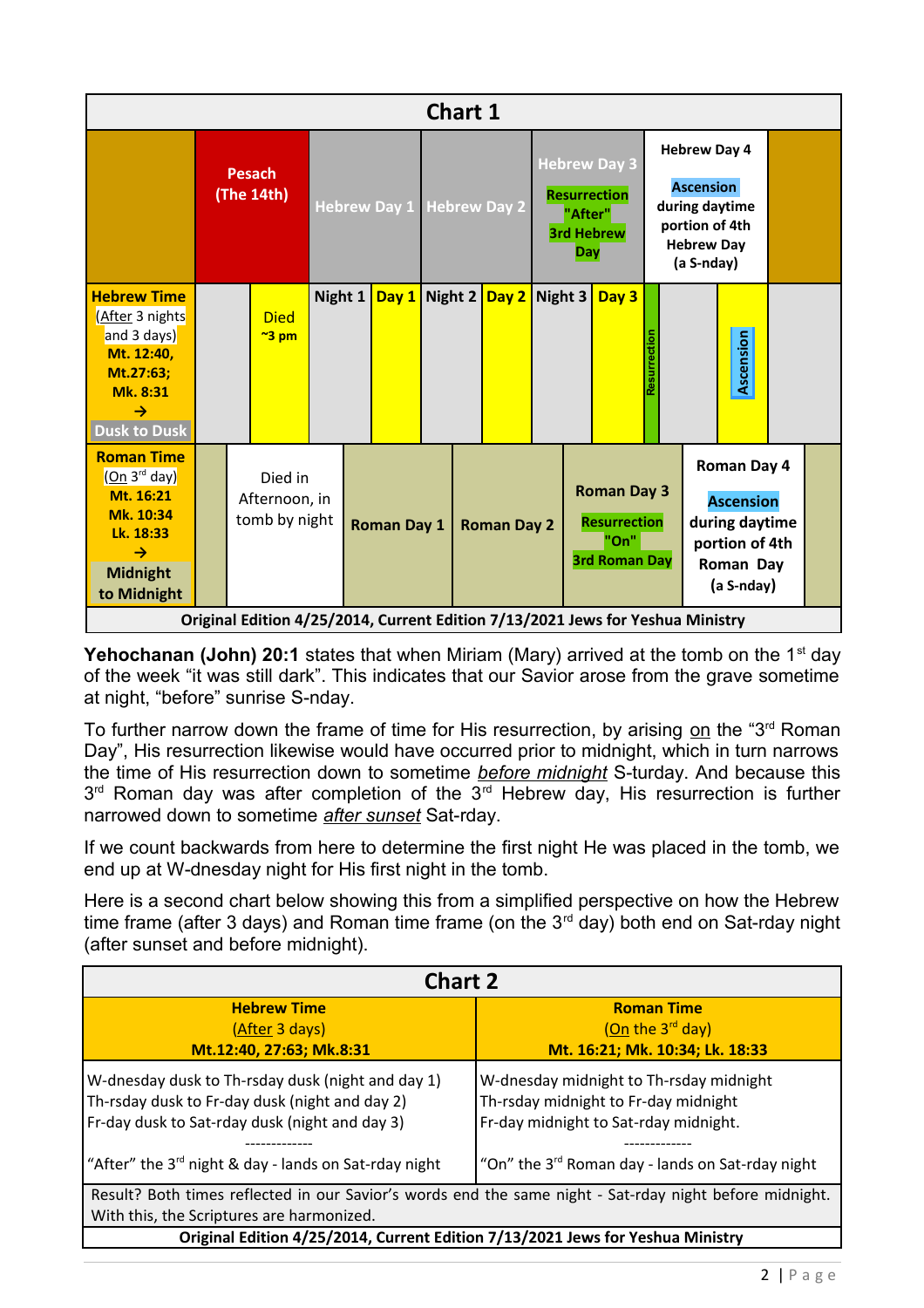Compare this to the Catholic/Protestant dating of Fr-day night to S-nday morning scenario in Chart 3 which is at most only 2 nights and 1 day, and ignores our Savior Yeshua's 3 night 3 day statement in **Mattit'yahu 12:40**, and supporting statements in **Mattit'yahu 27:63 and Mark 8:31** where it is repeated that He would arise "after" 3 days.

| <b>Chart 3</b>                                                                                                                                                                    |        |                                            |  |          |        |                              |  |         |  |  |
|-----------------------------------------------------------------------------------------------------------------------------------------------------------------------------------|--------|--------------------------------------------|--|----------|--------|------------------------------|--|---------|--|--|
| The Fr-day night, S-nday sunrise position<br><b>Roman Time (Midnight to Midnight)</b><br><b>Hebrew Time (Dusk to Dusk)</b><br>(Inclusive dating counts partial days as full days) |        |                                            |  |          |        |                              |  |         |  |  |
| <b>Roman Days</b>                                                                                                                                                                 | Fr-day |                                            |  | Sat-rday | S-nday |                              |  |         |  |  |
| <b>Hebrew Days</b>                                                                                                                                                                |        | 6th Day                                    |  | Sabbath  |        |                              |  | 1st Day |  |  |
| Inclusive dating of<br>days and nights                                                                                                                                            |        | Allegedly<br>Died and<br>Placed in<br>Tomb |  | Night 1  | Day 1  | <b>Resurrection</b><br>Day 2 |  |         |  |  |
| Inclusive dating of full days                                                                                                                                                     | Day 1  |                                            |  | Day 2    |        | Day 3                        |  |         |  |  |
| Original Edition 4/25/2014, Current Edition 7/13/2021 Jews for Yeshua Ministry                                                                                                    |        |                                            |  |          |        |                              |  |         |  |  |

Here with the inclusive dating (the treatment of partial days as full days) you have 2 nights and 1 day counted as 3 full days, so you essentially have to discard our Savior's words concerning the passage of 3 nights and 3 days before His resurrection, as well as the two supporting verses to His words to make the Fr-day to S-nday count work.

However, when He states that He will be in the heart of the earth for 3 nights and 3 days, and states later that He will arise "after" 3 days, we have a minimum 72 hour period that must pass before His resurrection can occur; and the completion of that minimum 72 hour period must fall on the  $3<sup>rd</sup>$  day of passage by the Roman count – and it does.

This explanation likewise explains how the women could purchase spices after a "Sabbath" while simultaneously preparing those spices before a Sabbath. It is because two Sabbaths (one by tradition, one by commandment), covering a 3 day period, are being referenced.

Let me explain (*you can use "Chart 4" at the end of this study to follow along with this explanation*). In the Hebrew Scriptures, there are 3 times that the Eternal One refers to as Sabbaths.

They are:

- 1- The  $7<sup>th</sup>$  day of the week,
- 2- Yom Kippur which falls in the  $7<sup>th</sup>$  Moon, and
- 3- The 7<sup>th</sup> year of rest for the Land

All 3 fall in a pattern of seven; the  $7<sup>th</sup>$  day, the  $7<sup>th</sup>$  moon, and the  $7<sup>th</sup>$  year.

One is rest from toil of the land (rest from labor); the second is rest and corporate deliverance from sin, and the third, is rest for the Land.

All clearly prophetic of things that will be enjoyed and experienced in full during the Millennial kingdom – the  $7<sup>th</sup>$  Millennium from Adam.

High Days however (for example like the 1<sup>st</sup> and  $7<sup>th</sup>$  days of Unleavened bread), though referred in the Hebrew Scriptures as days of public, set-apart, assembly where no routine work or employment is to be done; are not called Sabbaths by the Eternal One.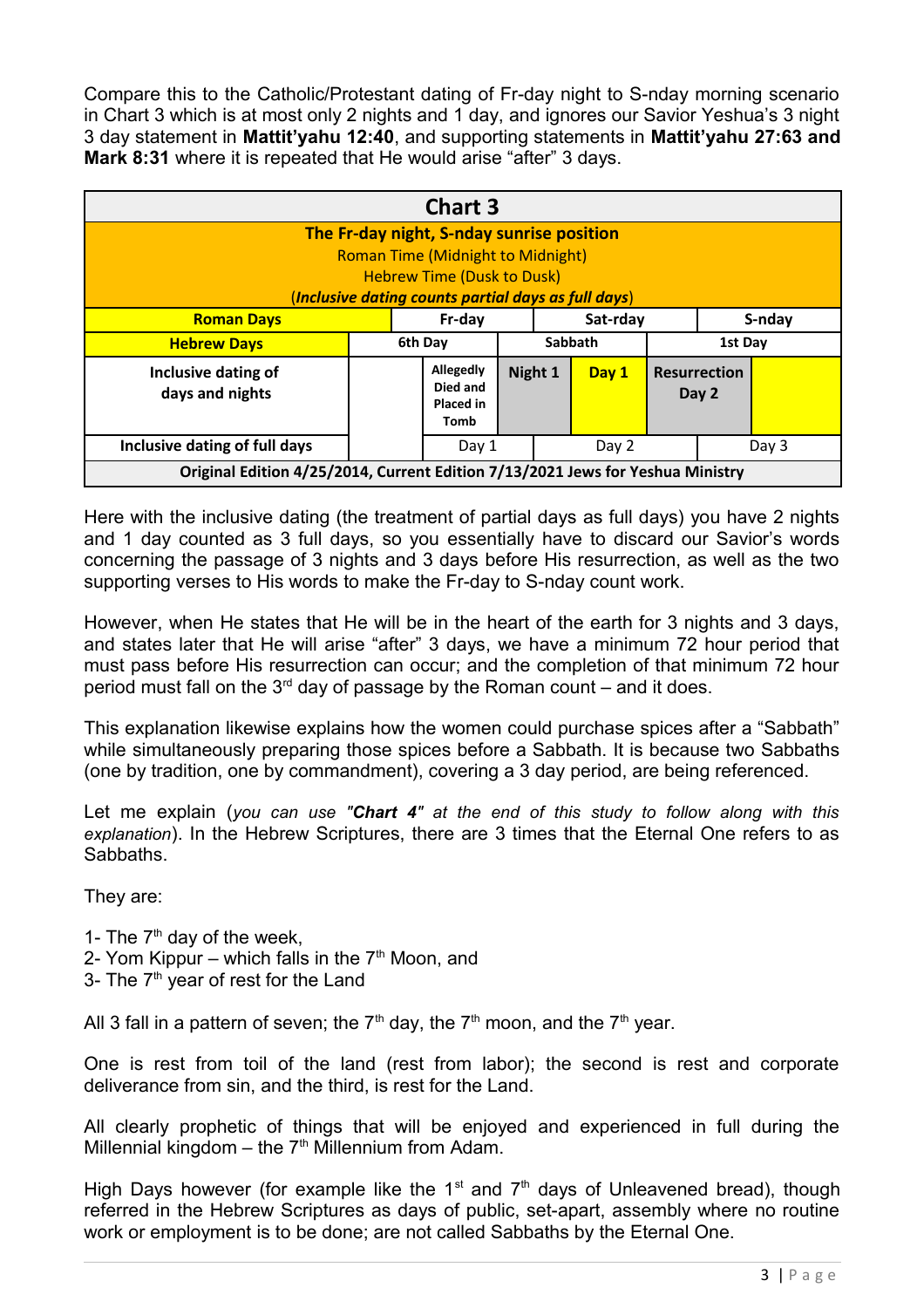Judaism, including the Judaism in our Savior Yeshua's day, did refer to High Days as sabbaths because they are days where work, and the selling and buying of merchandise, was forbidden, the same as is forbidden to be done on the Sabbath; but this reference to the High Day as a sabbath is by way of tradition, not by way of Word spoken by the commandment of the Eternal One.

But once we recognize that there are two types of sabbaths spoken about in the Brit Chadasha (New Testament) concerning our Savior Yeshua's death and resurrection (one by tradition and one by command), the mystery is solved concerning how the women could both purchase spices after a "High Day" sabbath, while at the same time prepare spices before *the* Sabbath, and how this process would cover the 3 night and 3 day period that our Savior stated He would be in the heart of the earth.

As it is written in the Gospel of **Mark 15:42-16:1**,

**15:42** Now when evening had come, because it was the Preparation Day, that is the day before the sabbath,

**15:43** Yoseph of Arimathea, a prominent council member, who was himself waiting for the Kingdom of Yehovah, coming and taking courage, went in to Pilate and asked for the body of Yeshua.

**15:44** Pilate was amazed that He was already dead, and summoning the centurion, he asked him if Yeshua had been dead for a while.

**15:45** And when he found out from the centurion, he granted the body to Yoseph.

**15:46** Then Yoseph bought fine linen, took Yeshua down, and wrapped Him in the linen. And he laid Him in a tomb which had been carved out of the rock, and rolled a stone against the door of the tomb.

**15:47** And Miriam (Mary) Magdalene, and Miriam (Mary) of Yoses observed where Yeshua was laid.

So He was placed in the tomb on the 14<sup>th</sup>, on the Preparation Day (*that is, the day the Pesach lambs are killed;* Mark 14:12), which we know is followed by the 1<sup>st</sup> High Day of Unleavened Bread, the first day of set-apart public assembly taking place on the 15<sup>th</sup> day of the Moon. And it, as a High Day, was considered by way of tradition, to be a sabbath; **Mark 15:42** above.

As it is written in **Yehochanan (John) 19:31**,

**19:31** Therefore, because it was the Preparation Day, that the bodies should not remain on the cross into the sabbath (for that sabbath was a High Day), the Jews asked Pilate that their legs might be broken, and that they might be taken away.

Then in **Mark 16:1** it is stated that after this sabbath (the High Day of the 15<sup>th</sup>) was past, that the women purchased spices for our Savior's anointing.

As it is written,

**16:1** Now when the sabbath was past, Miriam (Mary) Magdalene, Miriam (Mary) of Yaaqov, and Shalome, bought spices that they might come and anoint Him.

It was also on this "sabbath" on this "High Day", that is, on this day following the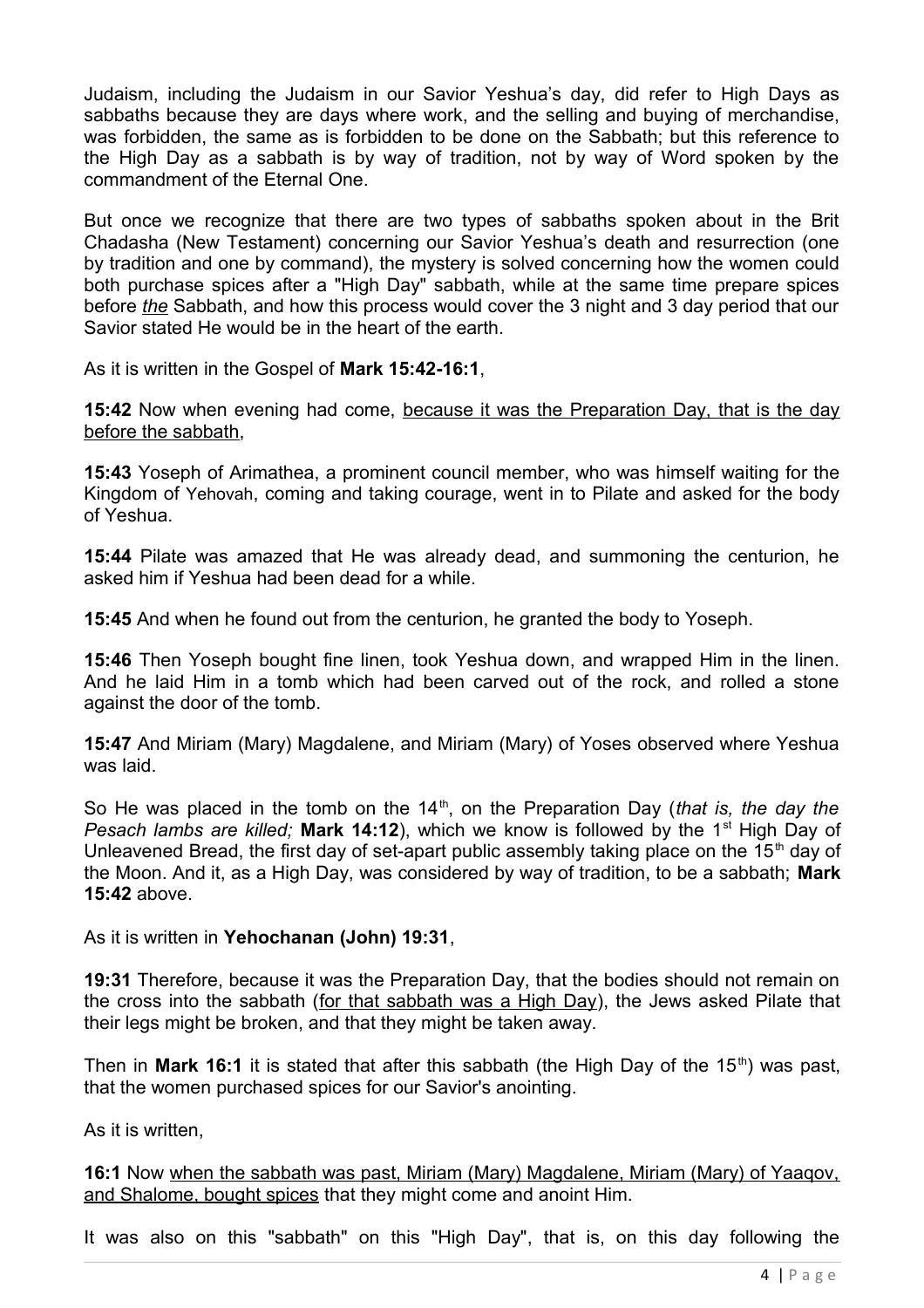"preparation day" that the tomb was made secure; **Mattit'yahu (Matthew) 27:62** (*27:57-65 for context*).

So if this High Day is the 15<sup>th</sup> day of the Moon, then the day after this "sabbath" where the women bought the spices was the 16<sup>th</sup> day of the Moon, and a regular work day – thus the reason they were able to buy the spices.

But then we go to the Gospel of **Luke 23:54-56** where it is written,

**23:54** That day was the Preparation day, and the sabbath drew near [so it is the 14<sup>th</sup>]

Preparation day meaning: the 14<sup>th</sup> day of the moon when the lambs were killed; **Shemot (Exodus) 12:6; Mark 14:12; Luke 22:7,8.** 

**23:55** And the women who had come with Yeshua from Galilee followed after, and they observed the tomb and how His body was laid. [so it is still the  $14<sup>th</sup>$ ]

**23:56** Then they returned and prepared spices and fragrant oils. And they rested on the Sabbath according to the commandment.

Which Sabbath? The "High Day" sabbath, or the  $7<sup>th</sup>$  day Sabbath?

To answer that we need only ask, "What day did they buy the spices on? On the  $16<sup>th</sup>$  as **Mark 16:1** quoted earlier clearly demonstrates.

And on what day did they prepare those spices before?

They prepared them before the Sabbath that was followed by the first day of the week, and that was according to the commandment given by the Eternal One; which is none other than the  $7<sup>th</sup>$  day Sabbath.

And as it is written in **Luke 24:1**,

**24:1** Now on the 1<sup>st</sup> day of the week, very early in the morning, they, and certain other women with them, came to the tomb bringing the spices they had prepared.

So if they bought and prepared the spices on the  $16<sup>th</sup>$  day of the Moon and then rested on the on the  $7<sup>th</sup>$  day Sabbath (the one commanded by the Eternal One), and then brought those spices to the tomb on the 1<sup>st</sup> day of the week (S-nday) "after" the  $7<sup>th</sup>$  day had passed, then the 1<sup>st</sup> day of the week was the 18<sup>th</sup> day of the Moon, and the 7<sup>th</sup> day Sabbath, the 17<sup>th</sup> day of the Moon.

This harmonizes the Scriptures very well, not only because of the harmonization between the Roman midnight to midnight count with the Hebrew dusk to dusk count, but also because the High Day "sabbath" count, followed by a work day, followed by the  $7<sup>th</sup>$  day Sabbath, causes the women to arrive at the tomb after the resurrection. Whereas had they arrived earlier they would have only found a corpse.

A complete chart detailing these events is supplied on the following page.

*SEE NEXT PAGE...*